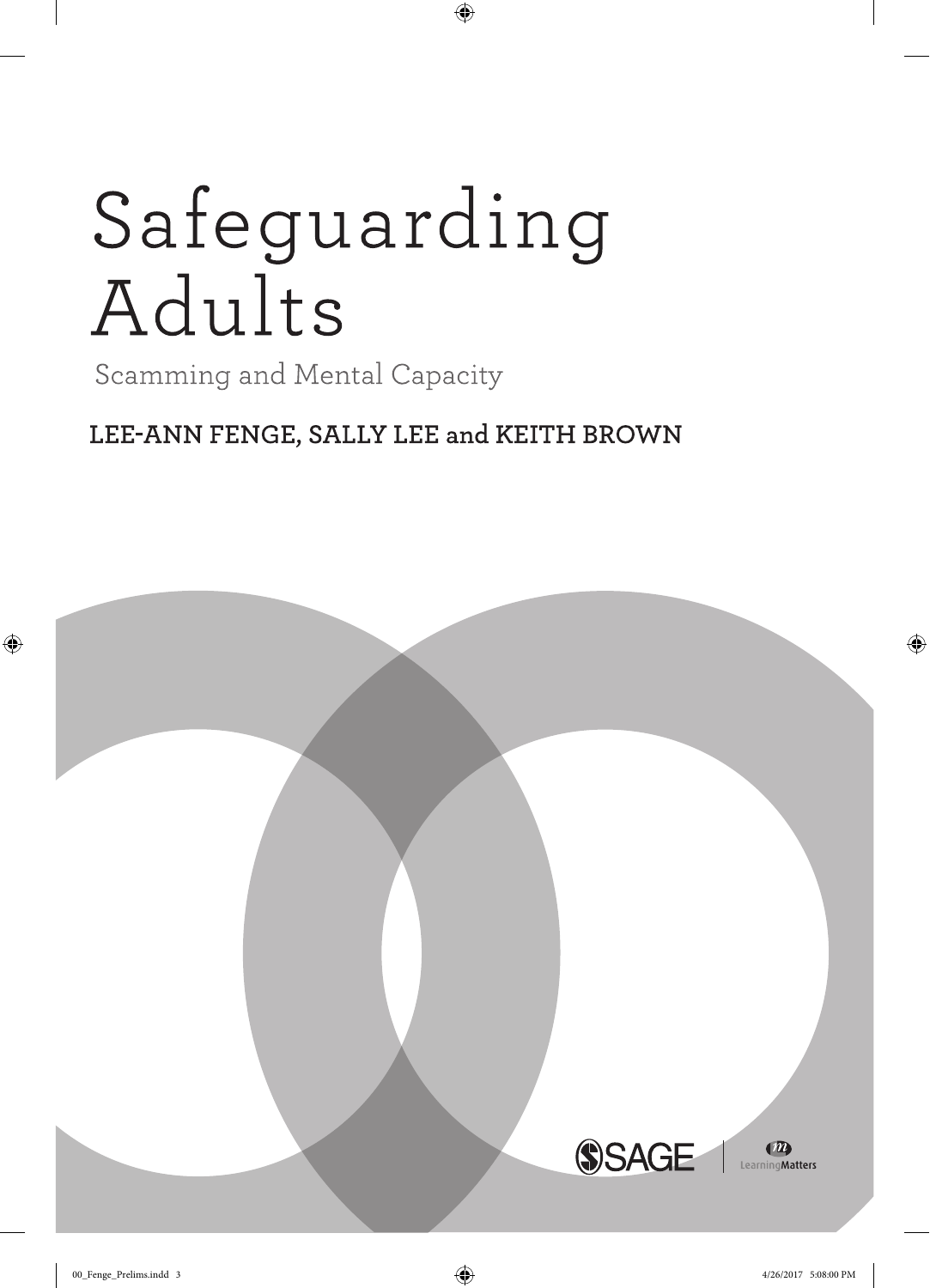



 $\bigoplus$ 

Learning Matters An imprint of SAGE Publications Ltd 1 Oliver's Yard 55 City Road London EC1Y 1SP

SAGE Publications Inc. 2455 Teller Road Thousand Oaks, California 91320

SAGE Publications India Pvt Ltd B 1/I 1 Mohan Cooperative Industrial Area Mathura Road New Delhi 110 044

SAGE Publications Asia-Pacific Pte Ltd 3 Church Street #10-04 Samsung Hub Singapore 049483

Editorial Arrangements © Lee-Ann Fenge, Sally Lee and Keith Brown 2017

Chapter 1 and 2 © Dr Sally Lee Chapter 3 © Louise Baxter and Frances Wilson Chapter 4 and 5  $\odot$  Dr Lee-Ann Fenge Chapter 6 © Mike Lyne Chapter 7 © Louise Baxter Chapter  $8 \circ$  Tim Day Appendix © Dr Elisabeth Carter

Apart from any fair dealing for the purposes of research or private study, or criticism or review, as permitted under the Copyright, Design and Patents Act, 1988, this publication may be reproduced, stored or transmitted in any form, or by any means, only with the prior permission in writing of the publishers, or in the case of reprographic reproduction, in accordance with the terms of licences issued by the Copyright Licensing Agency. Enquiries concerning reproduction outside these terms should be sent to the publishers.

Editor: Kate Keers Production controller: Chris Marke Project management: Swales and Willis Ltd, Exeter, Devon Marketing manager: Camille Richmond Cover design: Wendy Scott Typeset by: C&M Digitals (P) Ltd, Chennai, India Printed in the UK

**Library of Congress Control Number: 2017935029**

**British Library Cataloguing in Publication Data**

A catalogue record for this book is available from the British Library

ISBN 978-1-5264-2477-8 ISBN 978-1-5264-2478-5 (pbk)

At SAGE we take sustainability seriously. Most of our products are printed in the UK using FSC papers and boards. When we print overseas we ensure sustainable papers are used as measured by the PREPS grading system. We undertake an annual audit to monitor our sustainability.

⊕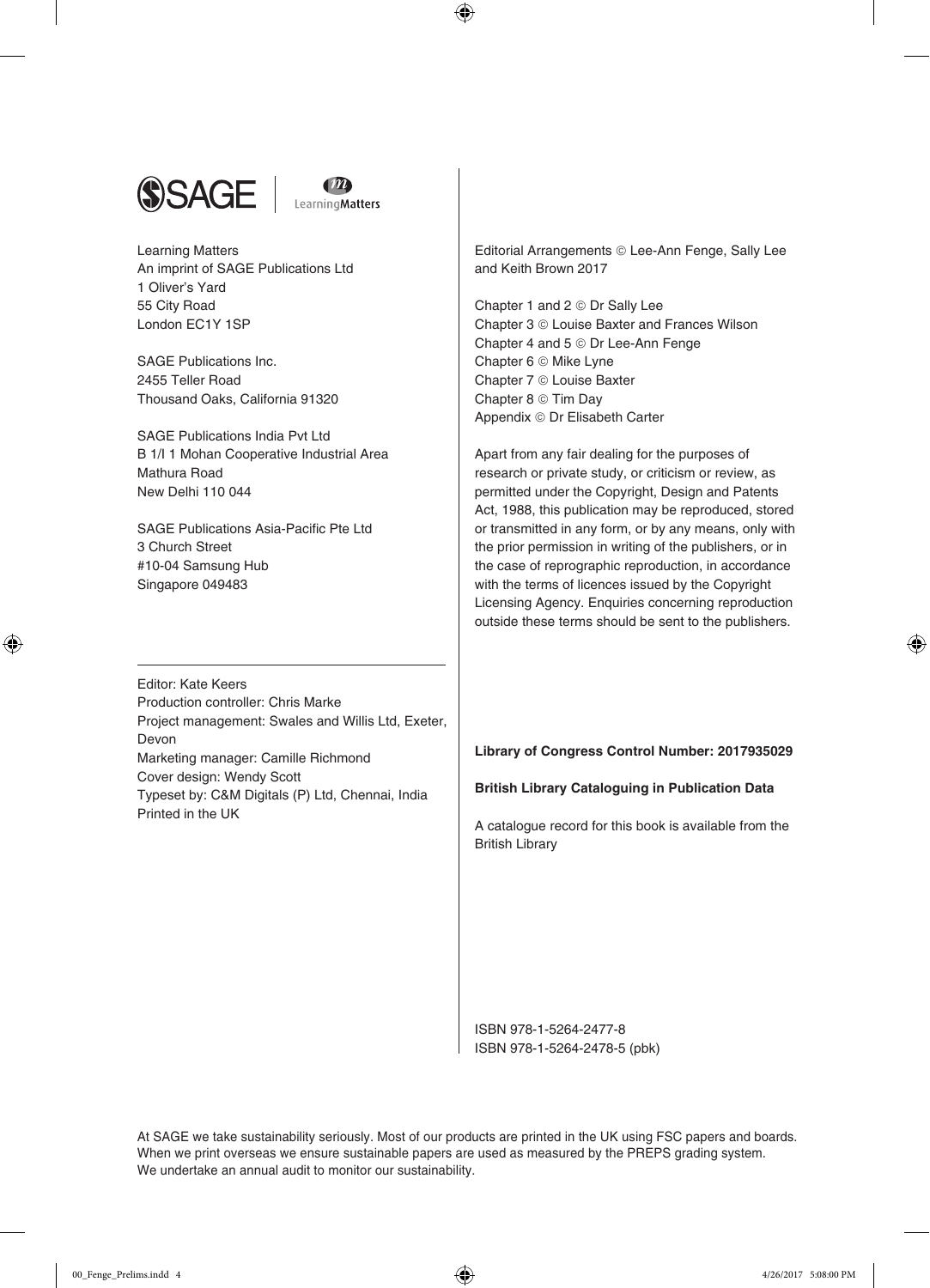$\bigoplus$ 

*Sally Lee*

#### *CHAPTER OUTCOMES*

As a result of completing this chapter you will:

- Understand a range of social influences and policy priorities which inform adult safeguarding policy and practice.
- Understand the changes to adult safeguarding policy and practice introduced through Making Safeguarding Personal and the Care Act 2014.
- Understand the role and responsibilities of Safeguarding Adults Boards.
- Understand the foundations of the later theme of financial abuse, specifically scams.

## Introduction: social influences and policy priorities which inform adult safeguarding policy and practice

This chapter sets out to consider how global and national social changes influence adult safeguarding policy and why awareness of this is important for practitioners undertaking safeguarding activities. Adult safeguarding policy and practice has to be responsive to social change in order to meet the diverse range of needs and circumstances of people.

Adult safeguarding means:

⊕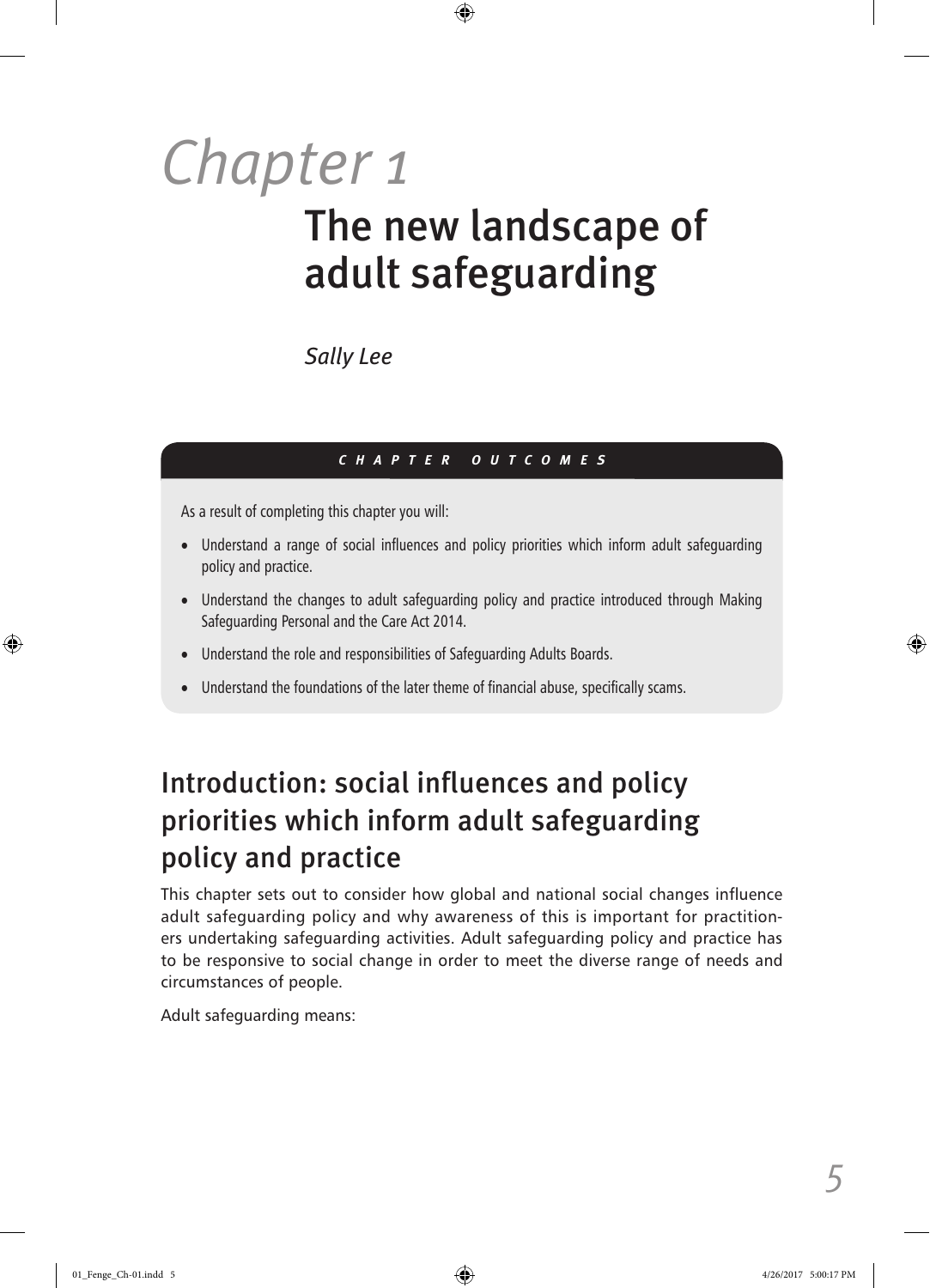- *Protecting an adult's right to live in safety, free from abuse and neglect.*
- *People and organisations working together to prevent and stop abuse or neglect.*
- *Promoting well-being.*
- *Having regard (where appropriate) to the adult's views, wishes, feelings and beliefs in deciding any action.*

 $\bigcirc$ 

• *Recognising that adults sometimes have complex interpersonal relationships and may be ambivalent, unclear or unrealistic about their personal circumstances.*

*(Adapted from DH, 2016a, 14.7)*

This description of adult safeguarding is responsive to significant social changes, examples of which include:

• Improved health interventions and living conditions resulting in demographic change. The UK has an ageing population and people with profound disabilities and complex health conditions are now able to live full and active lives (POPPI, 2015; Age UK, 2015; Alzheimer's Society, 2016). This change has led to a focus on prevention in UK social policy which promotes the maintenance of good health into later life. Prevention is seen as a way to broaden the reach of scarce resources, but is also based on the link between good health and personal well-being (Bacon *et al.*, 2010).

Age, disability and complex health conditions do not automatically lead to increased risk of abuse or neglect or the need for care and support services; however, associated factors such as social isolation are linked to increased risk (these factors are discussed in later chapters).

- Global economic upheaval resulting from the financial crash of 2007/8, and subsequent austerity cuts to public spending introduced in the UK and elsewhere. Adult social care has been subject to severe funding constraints, for example 26 per cent fewer older people now receive care and support services than in 2010 (Humphries *et al.*, 2016).
- Implementation of the Human Rights Act 1998, the Mental Capacity Act 2005 and equality legislation including the Equality Act 2010. These acts, and further legislation, are underpinned by the commitment to the equal worth of people resulting from global human rights movements (for example Amnesty International), civil rights movements and decades of campaigns by marginalised groups (for example the disability movement which has been instrumental in raising awareness of the inequality experienced by disabled people). UK social policy must be compliant with the Human Rights Act 1998 and the principles of empowerment and informed consent are now embedded in social care policy, seen particularly in the emphasis on person-centred approaches.
- Growing international interest in human well-being as a measure of social progress to complement traditional GDP measures (Penny, 2015). Personal well-being is understood to both increase the quality of life for the individual and improve national health and

*6*

⊕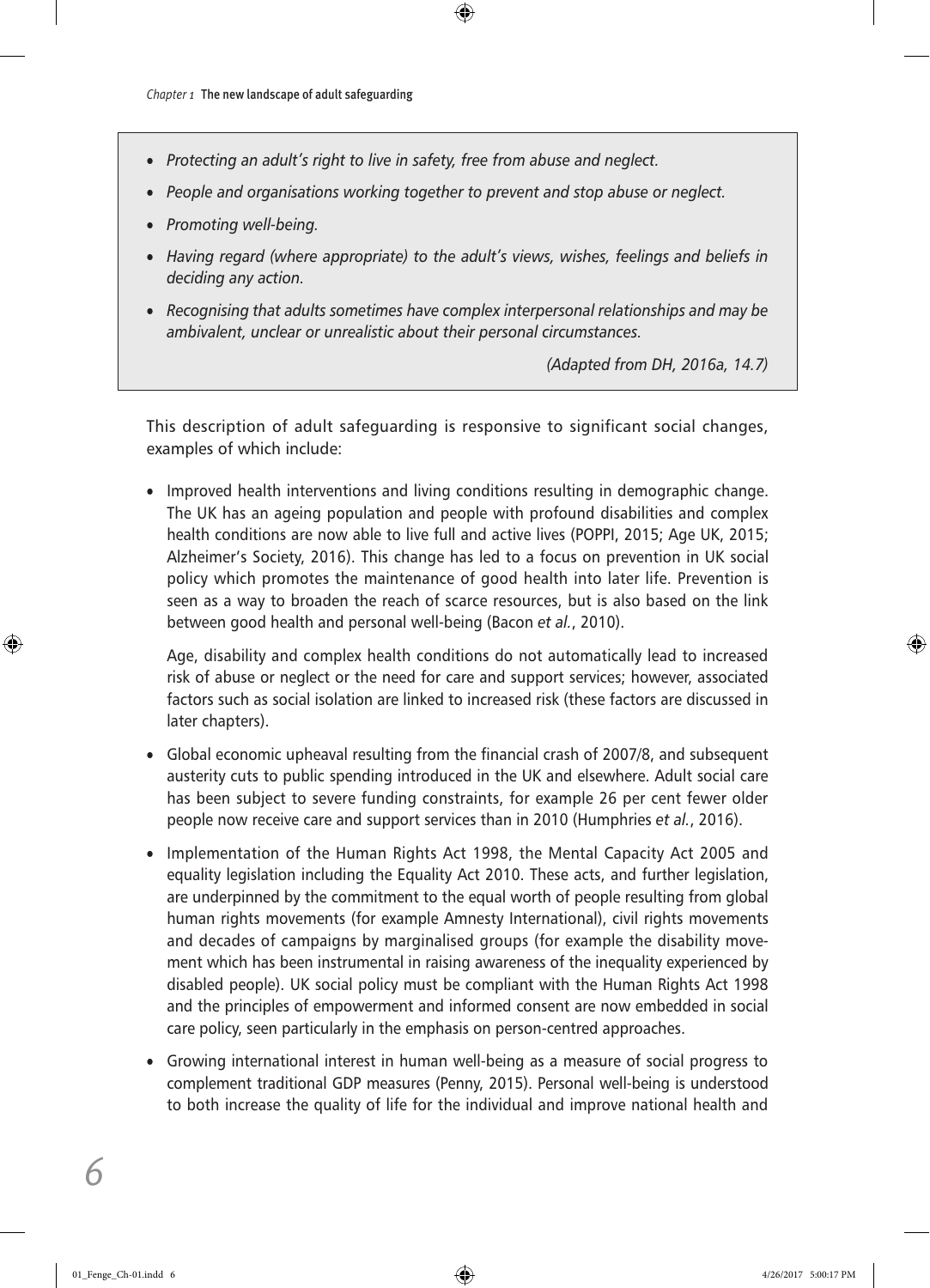economic outcomes (Thomas and Evans, 2010; Bacon *et al.*, 2010). The concept of wellbeing now underpins social care policy in the Care Act 2014, part 1, section 1: 'Promoting individual well-being'.

 $\bigcirc$ 

- High profile scandals about the quality and organisation of care and welfare services which have led to serious case reviews or public inquiries. For example the case of Stephen Hoskin (Flynn, 2007), and institutions including Winterbourne View (Flynn and Citarella, 2012) and Mid Staffordshire Hospital (Francis, 2013). Such cases have raised awareness of adult abuse making safeguarding a policy priority.
- Technological advances in communications, monitoring and assistive technology. These advances create new and positive opportunities for different methods of care delivery, monitoring and social interaction. However, technology also creates new opportunities for abuse, for example online romance scams.

#### *ACTIVITY 1.1*

⊕

*Consider your area of professional practice; have the above points influenced the outcomes of your organisation and how these are achieved?*

*For example, how does your organisation demonstrate compliance with the Human Rights Act 1998, and what difference has technology made to the way your service operates?*

*The points are examples of social changes; can you identify other changes which have affected your organisation?*

## Policy priorities

The changes mentioned above are examples of social trends which have profoundly influenced the social care policies which practitioners enact. Three interconnected core priorities have subsequently emerged and now dominate health and social care policy: *prevention*, *personalisation and integration* (Glasby *et al.*, 2015). Lyn Romeo, Chief Social Worker for Adults in England, states that personalisation and integration in particular require practitioners to extend their knowledge about changing social contexts so that they can more effectively promote enablement and protection (Romeo, 2015).

These three policy priorities are now explored as it is important for practitioners to understand the wider context of adult safeguarding.

#### Prevention and adult safeguarding

The Local Government Association states that health prevention interventions are most effective when there is: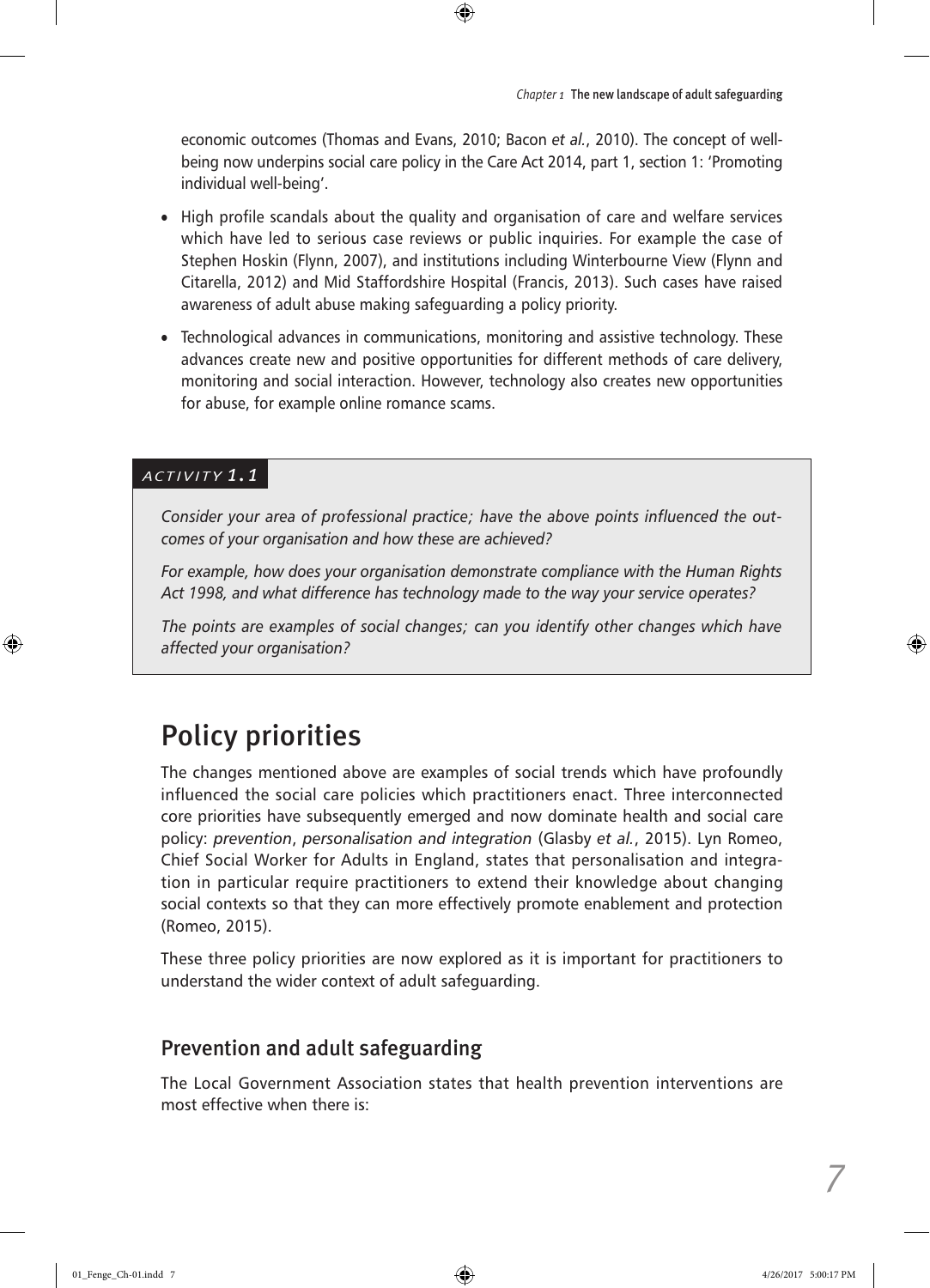- Significant investment in building community capacity.
- Support delivered directly to local communities taking on this role.
- Signposting, information and advice for individuals to be directed to these options.
- Patient activation engaged in decision about their own/family care.
- A supportive approach to primary prevention ensuring the rest of the system is empowered to make the required changes at a community and population level.

 $\bigcirc$ 

• Co-operation with employers, the third sector and the local health and social care market to ensure that people are connected to their community, feel valued and do not face isolation.

(LGA and Ernst and Young, 2015, p12)

These points clarify the role of local and national government in supporting and enabling the social environment in which health prevention strategies can make a positive impact. Practitioners are required to put prevention strategies into action so an understanding of the conditions which enable effective prevention is crucial. The prevention agenda is now embedded in social care policy in part 1, section 2, Care Act 2014. Statutory guidance (DH, 2016a, 2.4) does not offer a definition of prevention or preventative activities, but states that these can range from whole-population measures aimed at promoting health, to individual interventions aimed at improving skills, functioning or reducing the impact of caring responsibilities.

Understanding the common causal factors which link poor health and well-being and vulnerability to abuse or neglect (as well as common ways of enabling prevention) reinforces the value of inter-agency partnership work. For example, social isolation and loneliness are linked to poor health outcomes (Bacon *et al.*, 2010; Cacioppo *et al*., 2014) as well as vulnerability to abuse and neglect (Age UK, 2015), whilst the ability to access good quality information is linked to improved health and well-being, empowerment and safeguarding (DH, 2016a, s2). The reduction of social isolation and the provision of information are important aspects of prevention work and require practitioners from different professional groups to work together.

Historically prevention has not been a priority in adult safeguarding policy (Brammer, 2014). The review of No Secrets (DH, 2009) placed a new emphasis on prevention and the empowerment of individuals to maintain their own safety (SCIE, 2011a). The earlier absence reflects the difficulty of proving that harm has been prevented which, in part, results from the secrecy associated with abuse and neglect (SCIE, 2011a). The Care Act 2014 brings prevention into the heart of social care policy (s2) and to adult safeguarding specifically:

*It is better to take action before harm occurs.*

(DH, 2016a, 14.13)

CSCI (2008) identified 'building blocks' necessary for the prevention of abuse or neglect which echo the points made by the LGA regarding health prevention:

*8*

⊕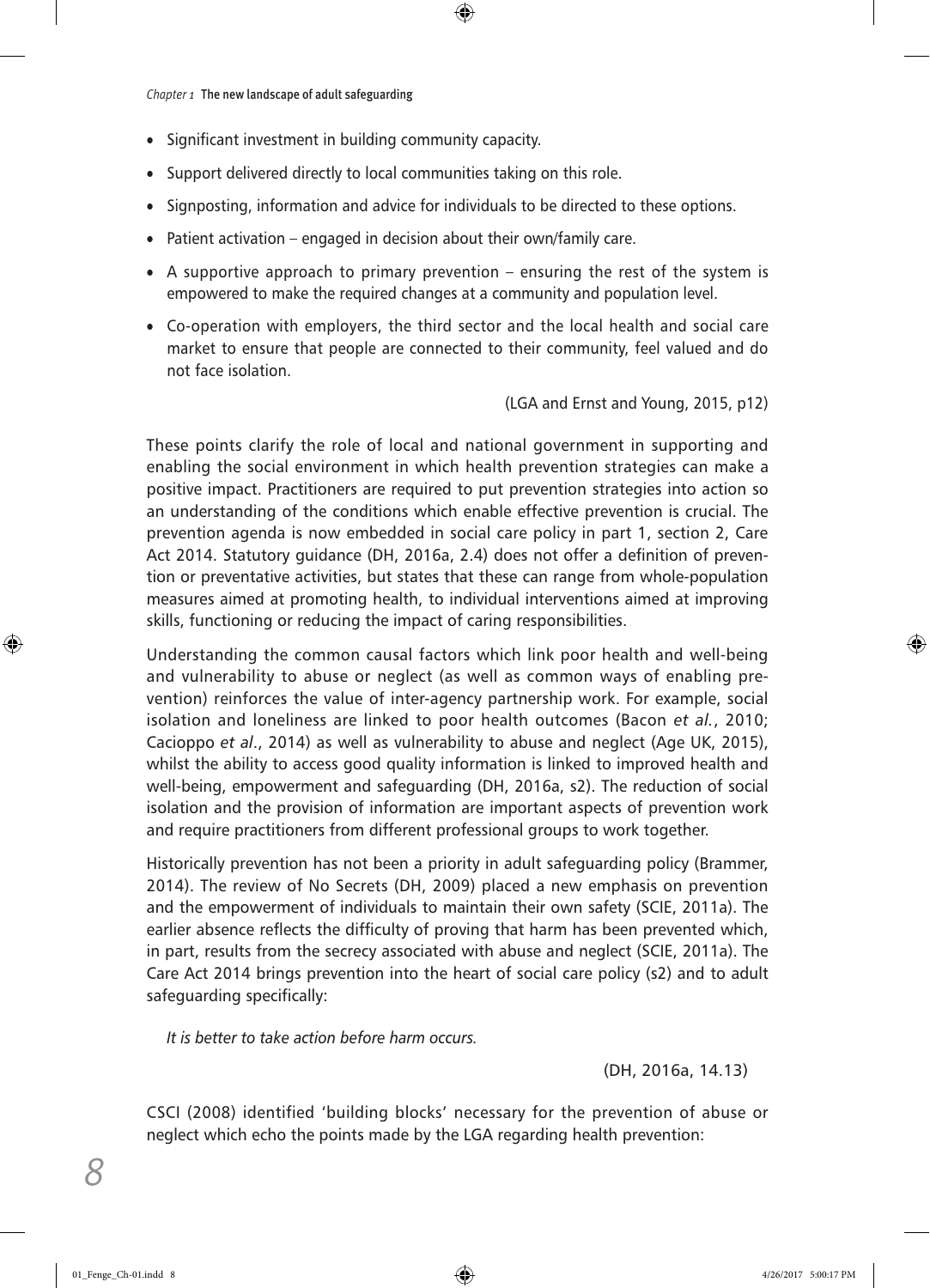• People being informed of their rights to be free from abuse and supported to exercise these rights, including access to advocacy.

 $\bigcirc$ 

- A well trained workforce operating in a culture of zero tolerance of abuse.
- Sound framework for confidentiality and information sharing across agencies.
- Good universal services, such as community safety services.
- Need and risk assessments to inform people's choices.
- Options for support to keep safe from abuse, tailored to people's individual needs.
- Services that prioritise both safeguarding and independence.
- Public awareness of the issues.

(Faulkner and Sweeney, 2011)

The prevention agenda required by the Care Act 2014, s2 develops these building blocks, identifying preventative interventions and joint approaches overseen by Safeguarding Adults Boards:

- Primary interventions: to prevent abuse occurring in the first instance. For example, Safer Community Partnerships, education and information to increase awareness of adult abuse and improve financial literacy.
- Secondary interventions to identify and respond directly to allegations of abuse.
- Tertiary interventions to remedy negative and harmful consequences of abuse and prevent future occurrences.

(SCIE, 2011a; DH, 2016a, s2)

Local authorities can 'raise the profile of every citizen's right to be free from abuse' (CSCI, 2008, p33) by targeting clear and easily accessible information to those covered by safeguarding procedures, and those not currently using services or paying for services themselves. Effective ways of preventing abuse or neglect include:

- Advocacy services which can enable adults at risk to express themselves in potentially or actually abusive situations.
- Education to raise awareness for individuals and groups to enable them to protect themselves from abuse.
- Raising awareness of adult abuse within the general population.
- Reducing social isolation through links with the community so there are more people who can be alert to the possibility of abuse as well as provide links to potential sources of support for adults at risk and family carers.
- Provision of clear, accessible and appropriate information available in diverse formats.
- Development of Community Safety Partnerships between local authorities and partner organisations including the police and the voluntary sector.

*9*

⊕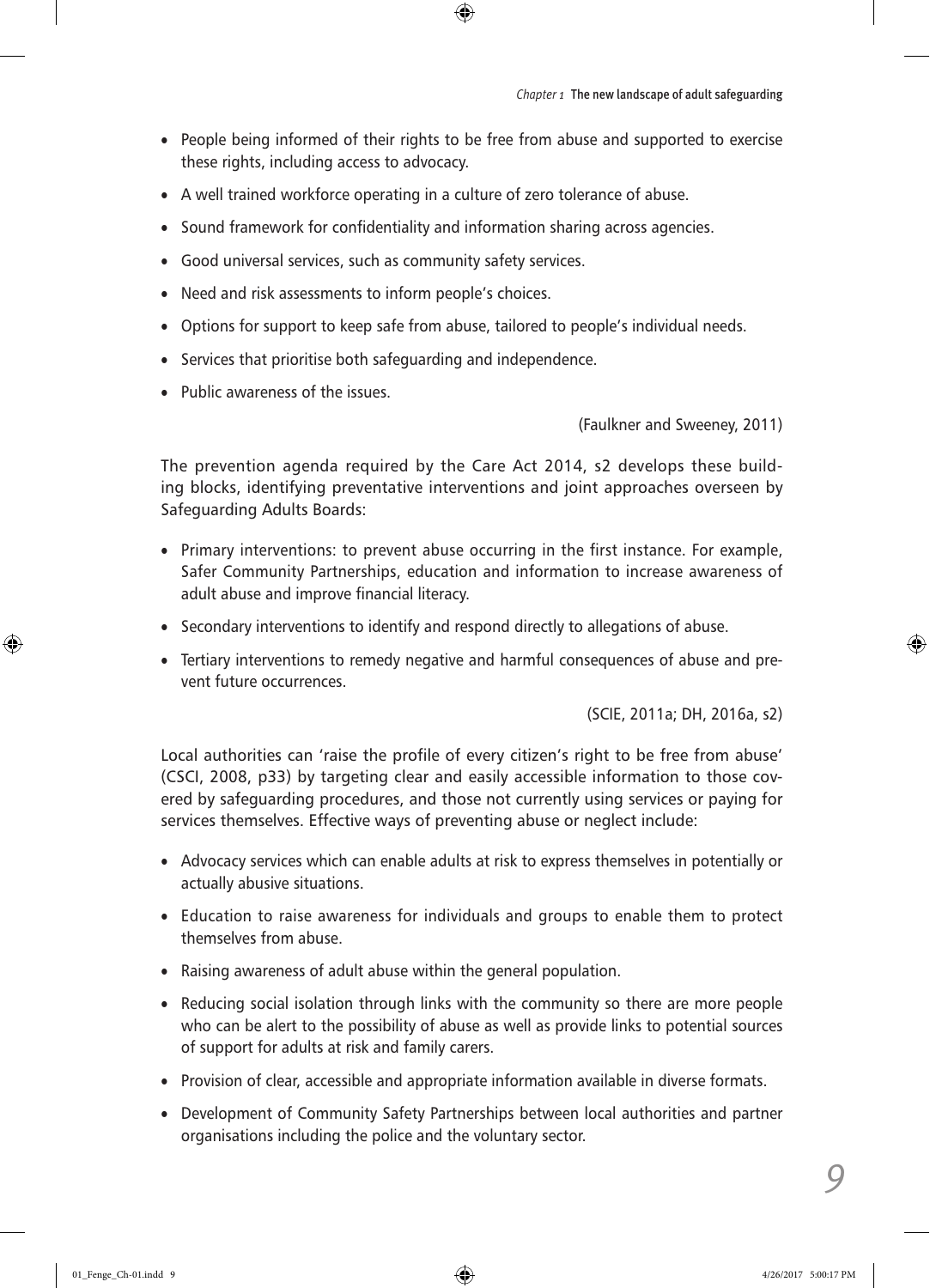#### *ACTIVITY 1.2*

*Think about the meaning of prevention. How is prevention undertaken in your professional setting and how do you know if, and when, an intervention has been successful?*

⊕

#### Personalisation and adult safeguarding

Personalisation dominates current social care policy and practice, including adult safeguarding (Brammer, 2014). The Care Act 2014 extends the scope of personalisation and promotes it as a means to enable well-being. Its legislative authority is complex as there is no single act which defines or describes personalisation; instead it is discerned from diverse social care legislation including the NHSCC Act 1990 and subsequent direct payment acts (1996, 2000, 2001, 2009) (Brammer, 2014). This makes the definition and use fluid and broader in scope.

Think Local Act Personal (2016) offers the following definition in its 'jargon busting' website:

*A way of thinking about care and support services that puts you at the centre of the process of working out what your needs are, choosing what support you need and having control over your life. It is about you as an individual, not about groups of people whose needs are assumed to be similar, or about the needs of organisations.*

Personalisation represents a departure from previous service-led approaches:

*Personalisation means thinking about public services and social care in a different way – starting with the person and their individual circumstances rather than the service. It affects everyone in adult care and support.*

(SCIE, 2012a, p1)

It is an approach that was promoted by the Independent Living Movement and disability organisations as a means to enable equal inclusion, access and participation in mainstream life (Beresford, 2013). Personalisation has resonance with professional practice focused on human rights and a concern for equality.

However, the success of personalisation across different populations of service users is contested (Glasby *et al.*, 2015), and critics question whether the policy has been purposefully used to extend the marketisation of care to reduce costs (Beresford, 2013; Lymbery, 2013). Personalisation policy also assumes that people are willing and able to maximise control over their lives (or have the support of someone willing to act as their representative) (Furedi, 2011). It is important for practitioners to be aware of such criticism of personalisation policy, as this aids critical reflection and alerts practitioners to potentially disempowering applications of personalisation theory.

The term personalisation is often used in association, or even interchangeably (SCIE, 2012), with person-centred care which:

⊕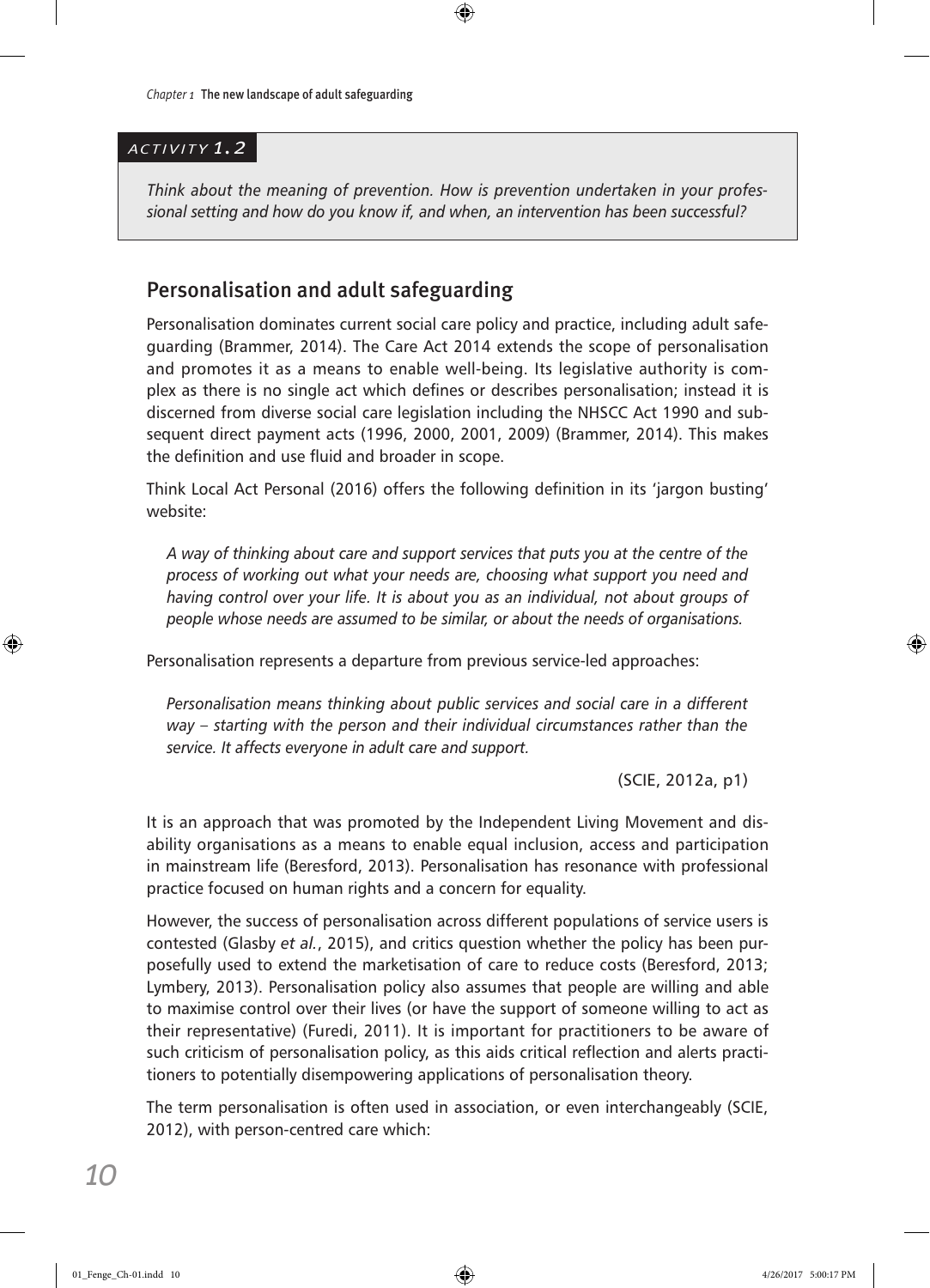*discovers and acts on what is important to a person. It is a process for continual listening and learning, focusing on what are important to someone now and in the future, and acting on this in alliance with their family and their friends.*

 $\bigcirc$ 

(Thompson *et al.*, 2008, p27)

Think Local Act Personal defines person-centred care as:

*An approach that puts the person receiving care and support at the centre of the way care is planned and delivered.*

(Think Local Act Personal, 2016)

**Making Safeguarding Personal** (MSP) applies the principles of person-centred care to adult safeguarding. MSP is an ongoing sector-led initiative which brings together the principles of personalisation, person-centred care and safeguarding; it is the 'driving force in changing the landscape of adult safeguarding' (Romeo, 2015).

MSP seeks to achieve:

- A personalised approach that enables safeguarding to be done with, not to, people.
- Practice that focuses on achieving meaningful improvement to people's circumstances rather than just on 'investigation' and 'conclusion'.
- An approach that utilises social work skills rather than just 'putting people through a process'.
- An approach that enables practitioners, families, teams and Safeguarding Adults Boards to know what difference has been made.

(LGA and ADASS, 2014)

The MSP approach is person-led and outcome focused, aiming towards resolution and recovery from abuse and neglect (Cooper *et al.*, 2016). This approach is built on research which recognises that the outcomes wanted by victims of abuse and neglect are often modest, for example an apology and reassurance that the abuse and neglect will not reoccur, rather than the often disproportionate and bureaucratic safeguarding process (Brammer, 2014).

MSP has resulted in safeguarding conversations with the person concerned or their representative at all the stages of safeguarding interventions. A total of 97 per cent of English councils report that people are now asked at the outset about what outcomes they want, and 85 per cent of council systems have changed to enable the recording of this information (Cooper *et al.*, 2016) which provides a basis for measuring progress. However, lack of resources is cited by councils as a reason why full implementation of MSP has not yet been achieved (Cooper *et al.*, 2016). MSP aids prevention by enabling people to manage their own safety more effectively through involving the individual in every stage of the safeguarding intervention. Practitioners 'work with adults who may be at risk, to help them recognise potentially abusive situations and understand how they can protect themselves' (SCIE, 2015b, p5). However, dilemmas

⊕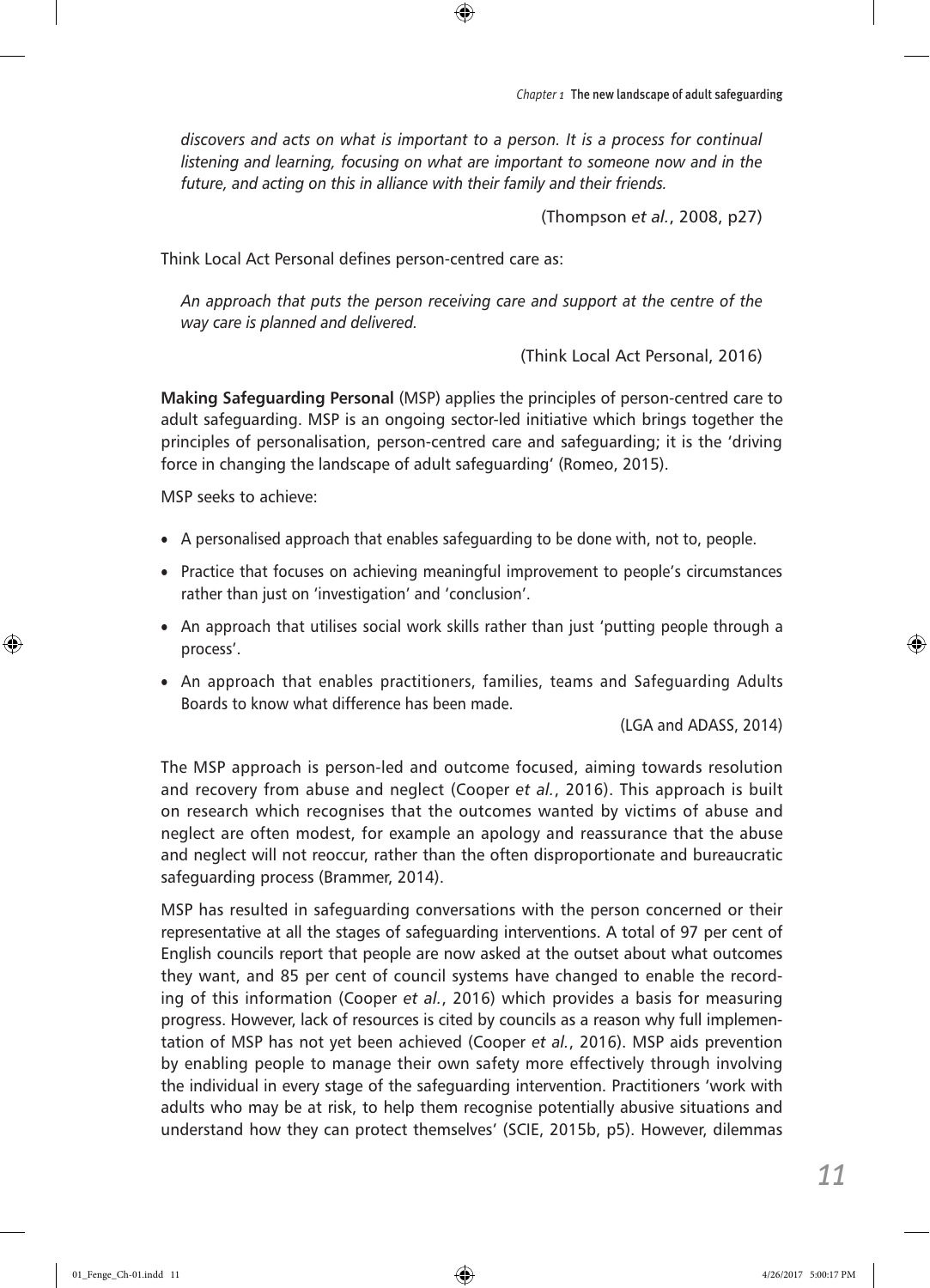arise when victims decline intervention or do not recognise their experience as abusive or neglectful or refuse safeguarding interventions. Person-centred approaches require that practitioners take time to establish the 'length and breadth of the issue' (Olivier *et al.*, 2015, p369); that is, to understand the meaning of the situation to the individual, their social connections and the psychological meaning of the abuse or neglect. For example in respect to scams the utility of involvement in a scam may be important to the victim, so their finding alternative sources of meaning, purpose and social capital are crucial (Olivier *et al.*, 2015). Practitioners' ability to build trusting relationships with victims of abuse or neglect is crucial to making positive changes (SCIE, 2011a).

⊕

#### *ACTIVITY 1.3*

*In your experience, what do personalisation and person-centred care mean? How are personalisation and person-centred approaches promoted in your professional setting?*

#### Integration and adult safeguarding

The UK Government aims for all local health and care services to be integrated by 2020 (HM Government, Autumn Statement, 2015).

In 2016 the LGA, NHS Confederation, the Association of Directors of Adult Social Services and NHS Clinical Commissioners jointly published *Stepping Up to the Place: The Key to Successful Health and Care Integration* which calls for the:

*radical transformation of services in order to meet the needs of a society with increasingly chronic and complex health needs. The vision paves the way for integration and transformation to happen faster and to go further so that integrated and person-centred care becomes the mainstream.*

(LGA, 2016a)

The cost savings associated with integration has meant that the policy has gained urgency in an environment of budget cuts where achieving more for less has become an accepted policy goal (Humphries *et al.*, 2016). This requires:

*achieving better outcomes within existing resources … better management of demand, promoting independence, better commissioning and procurement and implementing models of integrated care that give best outcomes, rather than shunting costs between each other.*

(LGA, 2016b)

Integration aims to aid adult safeguarding by reducing the risk of abuse and neglect through improving:

*12*

⊕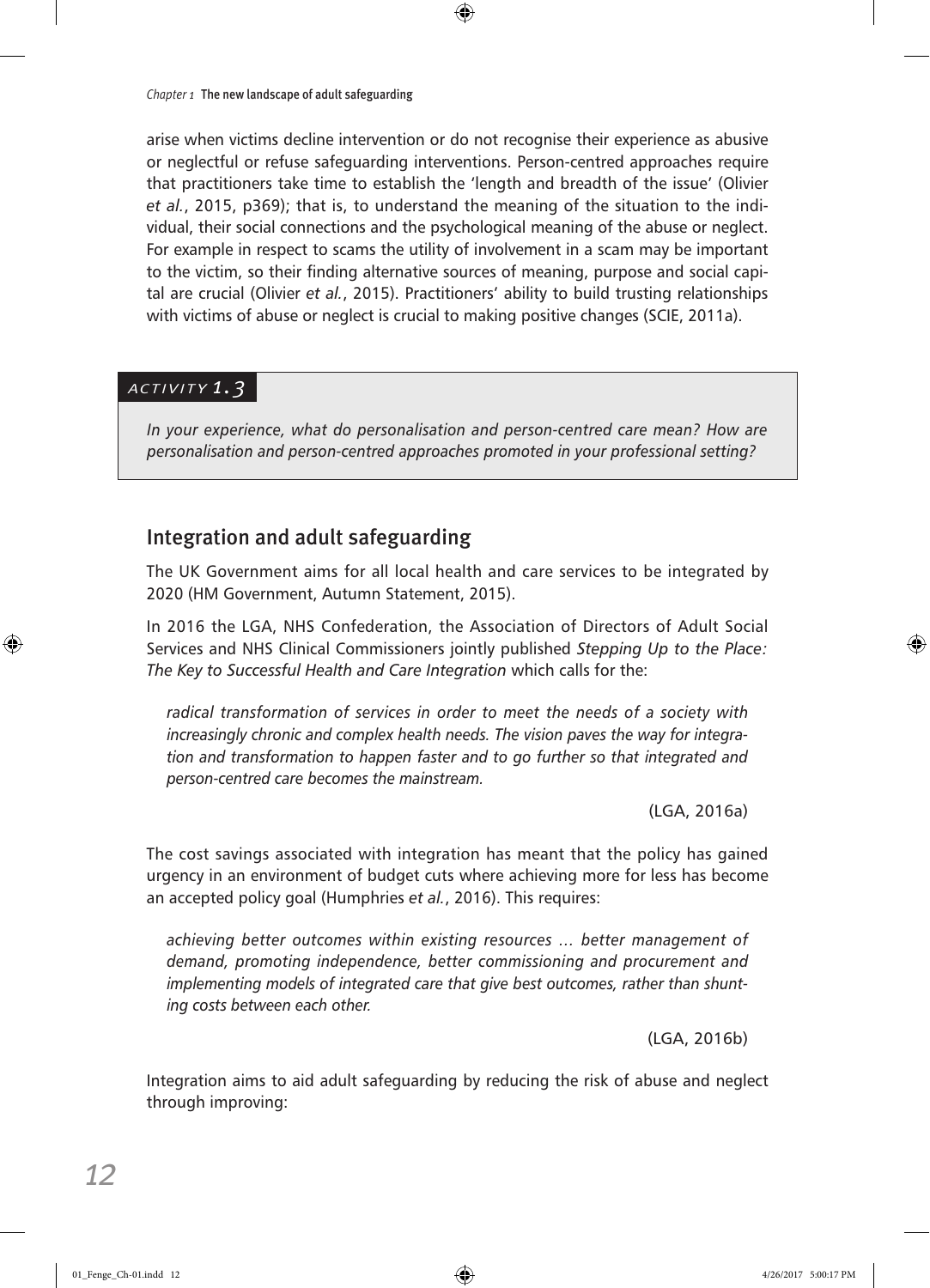• personalised care which considers the individual's 'broader life journey' rather than treatment alone;

 $\bigoplus$ 

- opportunities of independence;
- mortality rates;
- inter-service communication;
- appropriate hospital admissions;
- personal and community well-being;
- community networks.

(LGA and Ernst and Young, 2015, p16)

## Safeguarding adults and the Care Act 2014

The Care Act 2014 is a major piece of reforming legislation consolidating many of the multiple laws relating to social care. The act makes adult safeguarding a statutory responsibility for the first time. Prior to the implementation of the Care Act 2014, adult safeguarding policy and practice was based on guidance provided by *No Secrets* (DH, 2000).

*No Secrets* was an acknowledgement of adult abuse in the light of growing recognition and understanding about the frequency and types of abused adults' experience, and promoted the notion that, 'There can be no secrets and no hiding places when it comes to exposing the abuse of vulnerable adults' (DH, 2000, Foreword).

Human rights discourse was used throughout *No Secrets* (Brammer, 2014), including directly linking the definition of abuse with a contravention of rights:

*Abuse is a violation of an individual's human and civil rights by any other person or persons.*

(DH, 2000, 2.3)

*No Secrets* and the subsequent National Framework for Safeguarding Adults (2005) built on themes of partnership, prevention and service user and carer consultation, which have been further developed by the Care Act and can be seen in the new duties given to local authorities.

## Care Act safeguarding duties

The duties are set out in sections 42–46 of the act and Chapter 14 of the statutory guidance. A local authority must:

⊕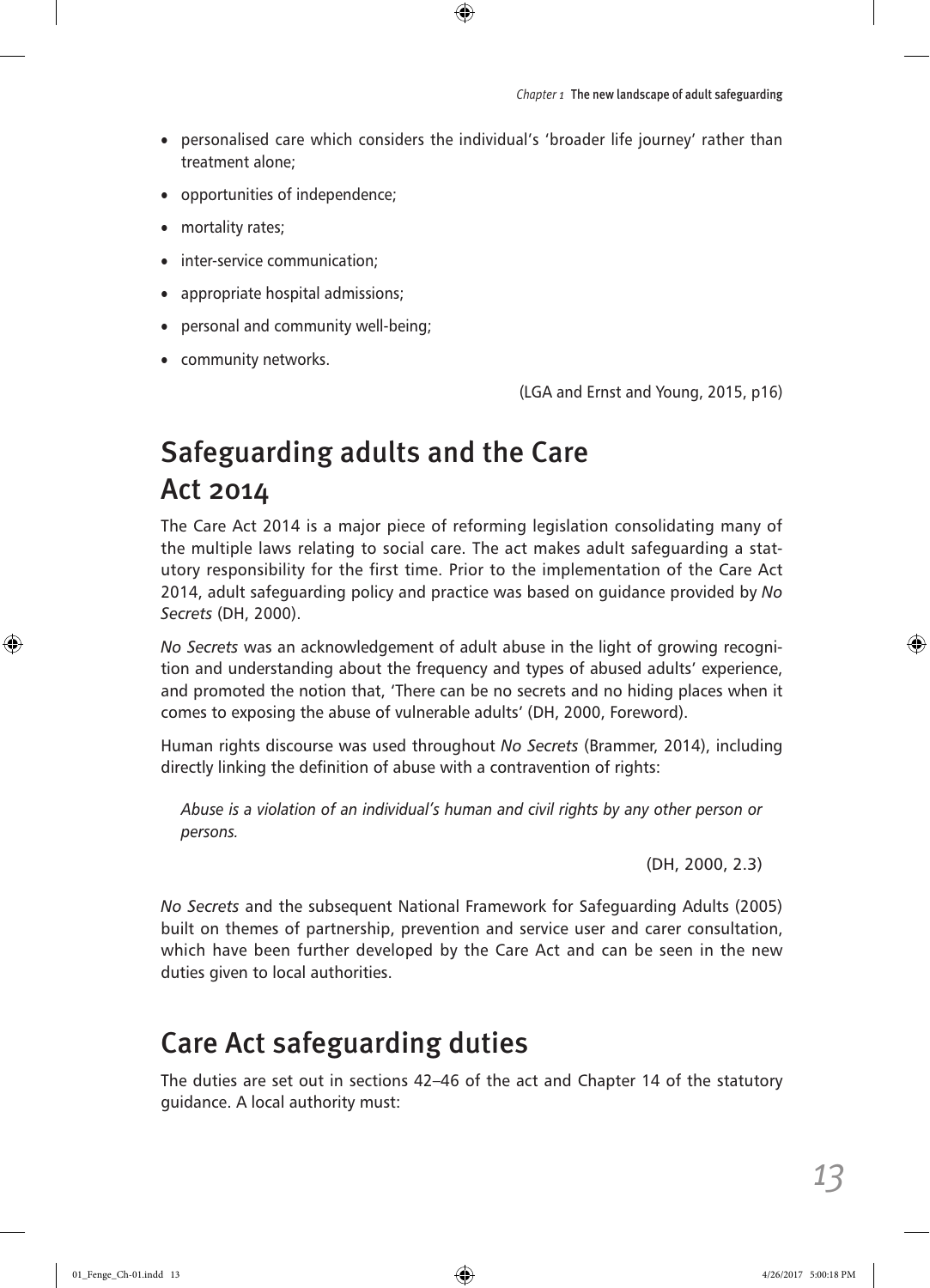• make enquiries, or ensure others do so, if it believes an adult is, or is at risk of, abuse or neglect. An enquiry should establish whether any action needs to be taken to stop or prevent abuse or neglect, and if so, by whom;

 $\bigcirc$ 

- set up a Safeguarding Adults Board (SAB);
- arrange, where appropriate, for an independent advocate to represent and support an adult who is the subject of a safeguarding enquiry or Safeguarding Adult Review, where the adult has 'substantial difficulty' in being involved in the process, and where there is no other appropriate adult to help them;
- cooperate with each of its relevant partners in order to protect adults experiencing or at risk of abuse or neglect.

(DH, 2016a, 14.10)

#### Eligibility for section 42 enquiries

There are no eligibility criteria for section 42 adult safeguarding enquiries; instead this is dependent on the individual's ability to protect themselves due to any care and support needs. Adult safeguarding duties apply to any adult who:

- has care and support needs (whether or not the local authority is meeting any of those needs); and
- is experiencing, or is at risk of, abuse or neglect; and
- is unable to protect themselves because of their care and support needs.

(s42 (1))

⊕

Local authorities also have 'safeguarding responsibilities for carers and a general duty to promote the well-being of the wider population in the communities they serve' (SCIE, 2015b, p2). The enquiry may be informal, such as a conversation with the individual, or formal involving multi-agency action planning.

An enquiry seeks to:

- establish the facts;
- ascertain the adult's views and wishes;
- assess the needs of the adult for protection, support and redress and how they might be met;
- protect from the abuse and neglect, in accordance with the wishes of the adult;
- make decisions as to what follow-up action should be taken with regard to the person or organisation responsible for the abuse or neglect;
- enable the adult to achieve resolution and recovery.

(Galpin, 2016, p38)

*14*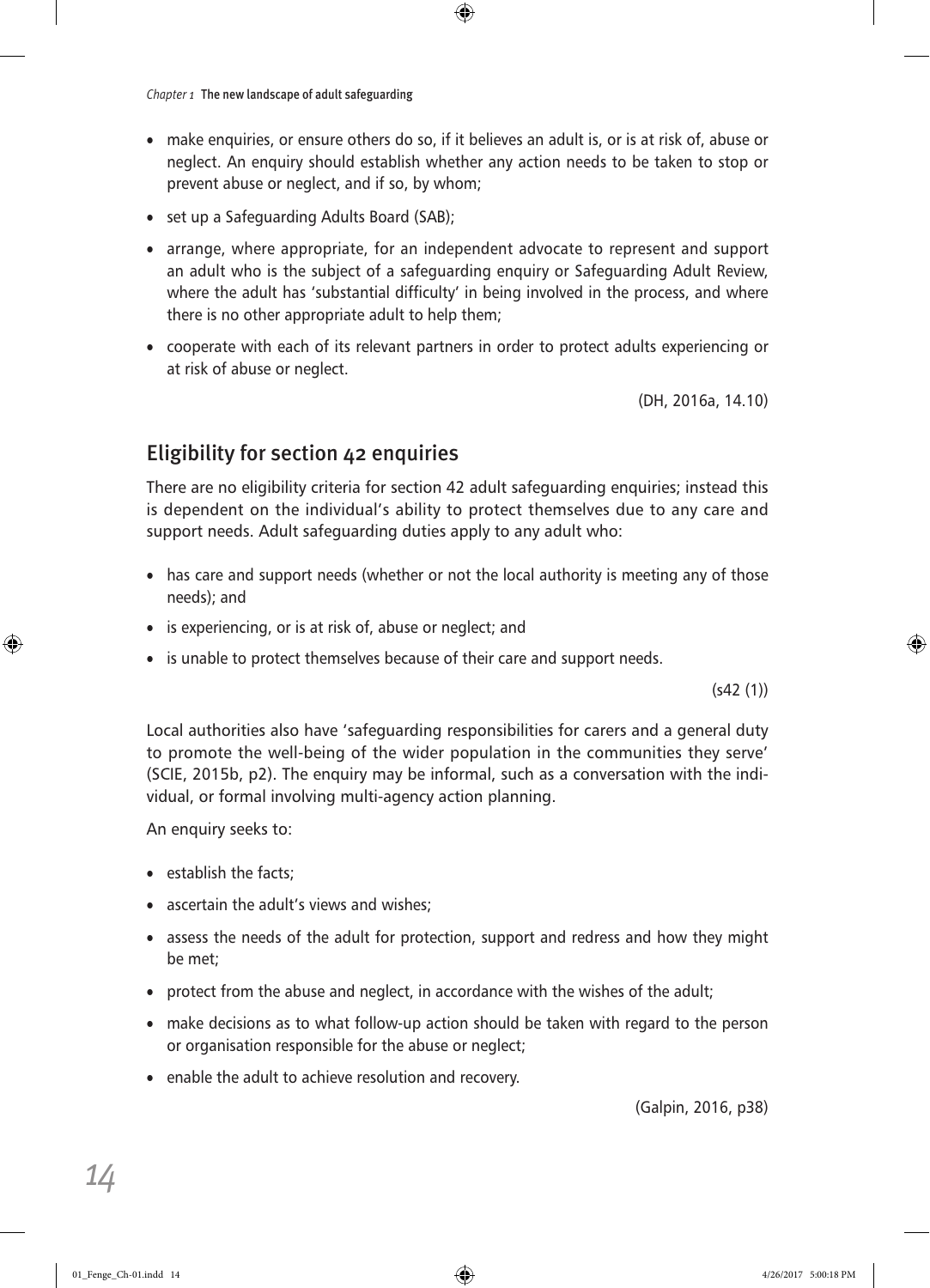The principles of person-centred care are evident in the enquiry objectives aligning safeguarding with personalised ways of working, drawing on the principles of Making Safeguarding Personal and personalisation.

 $\bigoplus$ 

## Key principles underpinning adult safeguarding

#### *When the principles are effectively used an individual would be able to agree with the following statements:*

*People worked together to reduce risk to my safety and well-being.*

*I had the information I needed; in the way that I needed it.*

*Professionals helped me to plan ahead and manage the risks that were important to me.*

*People and services understood me – recognised and respected what I could do and what I needed help with.*

*The people I wanted were involved.*

*I had good quality care – I felt safe and in control.*

*When things started to go wrong, people around me noticed and acted early.*

*People worked together and helped when I was harmed.*

*People noticed and acted.*

*People asked what I wanted to happen and worked together with me to get it.*

*I got the help I needed by those in the best place to give it.*

*The help I received made my situation better.*

*People will learn from my experience and use it to help others.*

*I understood the reasons when decisions were made that I didn't agree with.*

*(DH, 2013, 5.3)*

#### Empowerment

The ideals of personalisation and person-centred approaches are founded on empowerment which the Care Act 2014 promotes through the 'presumption of person-led decisions and informed consent' (The College of Social Work, 2014, p1).

*People need to be able to say*: 'I am asked what I want as the outcomes from the safeguarding process and these directly inform what happens' (DH, 2013, 5.2; DH, 2016a, 14.13).

⊕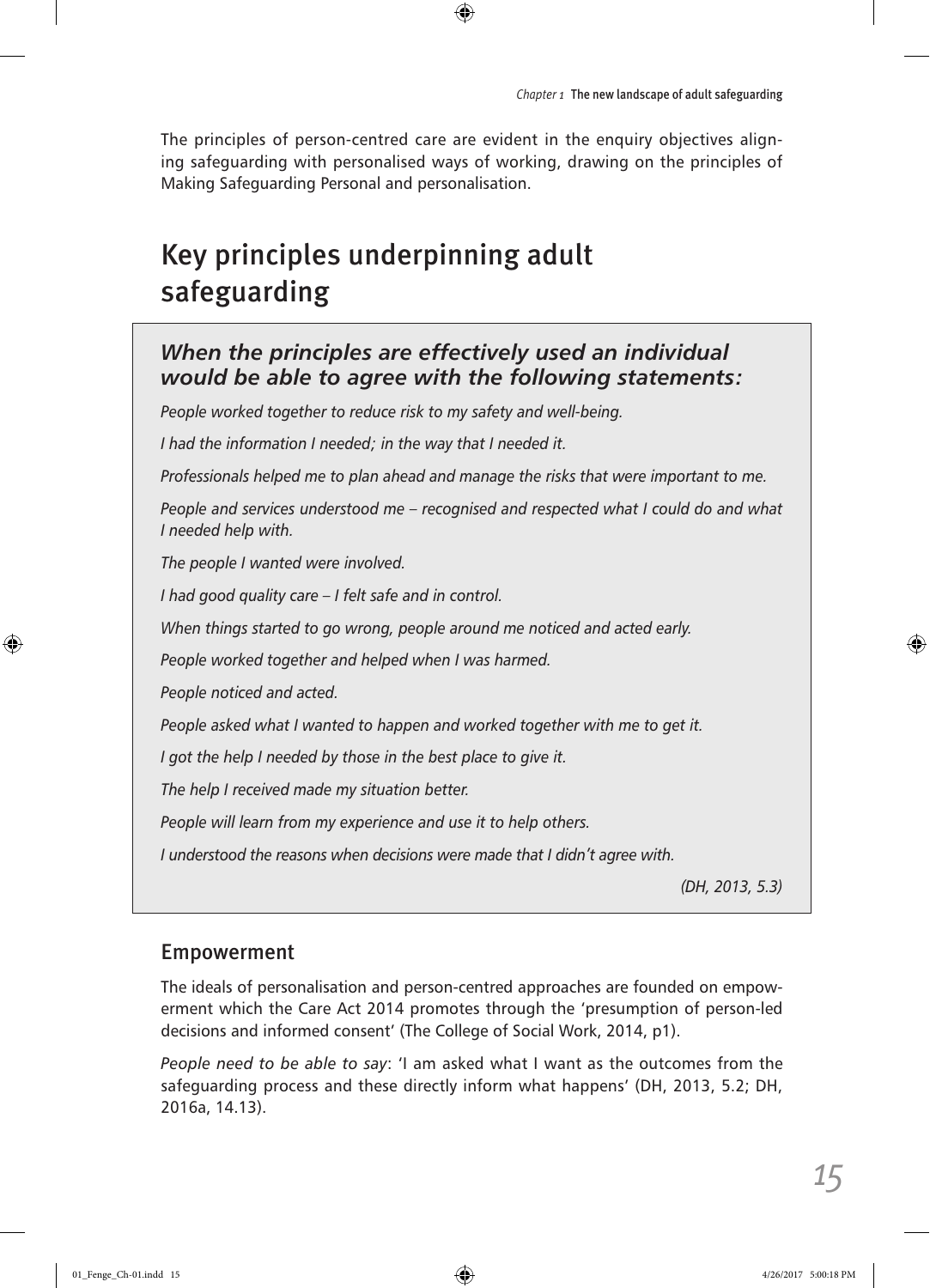*Organisations need to be able to say*: 'We give individuals the right information about how to recognise abuse and what they can do to keep themselves safe. We give them clear and simple information about how to report abuse and crime and what support we can give. We consult them before we take any action. Where someone lacks capacity to make a decision, we always act in his or her best interests' (DH, 2013, 5.4).

 $\bigcirc$ 

Empowerment is rooted in human rights, and the Human Rights Act (HRC) 1998 sets out the fundamental rights and freedoms that everyone in the UK is entitled to. People have a right to live free from abuse (Galpin, 2016) and it is the duty of statutory agencies to protect this right. Failure to protect, resulting in serious abuse (including financial abuse), can constitute a violation of Article 3, HRC 1998. However, protection has to be balanced with other human rights such as the right to respect of family and private life (Article 8) which states that public authorities cannot control who an individual corresponds with or forges relationships with (including scammers) except in exceptional circumstances or where mental capacity is an issue. In addition Protocol 1, Article 1 protects citizens' right to enjoy their property, such as their financial assets, which means that a public authority cannot remove property or place restrictions on its use, unless there is good reason to do so, such as coercion or mental capacity concerns. This illustrates the balance public agencies need to achieve between the right to protection and the right to privacy (Article 8). Balancing these requirements creates dilemmas for professionals and carers working with people at risk of abuse and neglect.

#### Prevention

⊕

*It is better to take action before harm occurs.*

*I receive clear and simple information about what abuse is, how to recognise the signs and what I can do to seek help.*

(DH, 2013, 5.2; DH, 2016a, 14.13)

*Organisations need to be able to say*: 'We help the community to identify and report signs of abuse and suspected criminal offences. We train staff how to recognise signs and take action to prevent abuse occurring. In all our work, we consider how to make communities safer' (DH, 2013, 5.4).

Prevention has become a policy priority in part because of financial necessity, but also due to growing interest in human well-being. The Care Act 2014 introduces the well-being principle requiring local authorities to ensure that all functions, activities and outcomes are mindful of, and aim to enhance, well-being (s1). The act also redefines eligibility for social care interventions in terms of 'risk to well-being' as opposed to the 'risk to independence' as previously set out in Fair Access to Care (DH 2003, updated in 2010). The link between the impact on well-being of abuse and neglect puts safeguarding at the core of all local authority work and reinforces that 'safeguarding is everybody's business' (DH, 2013).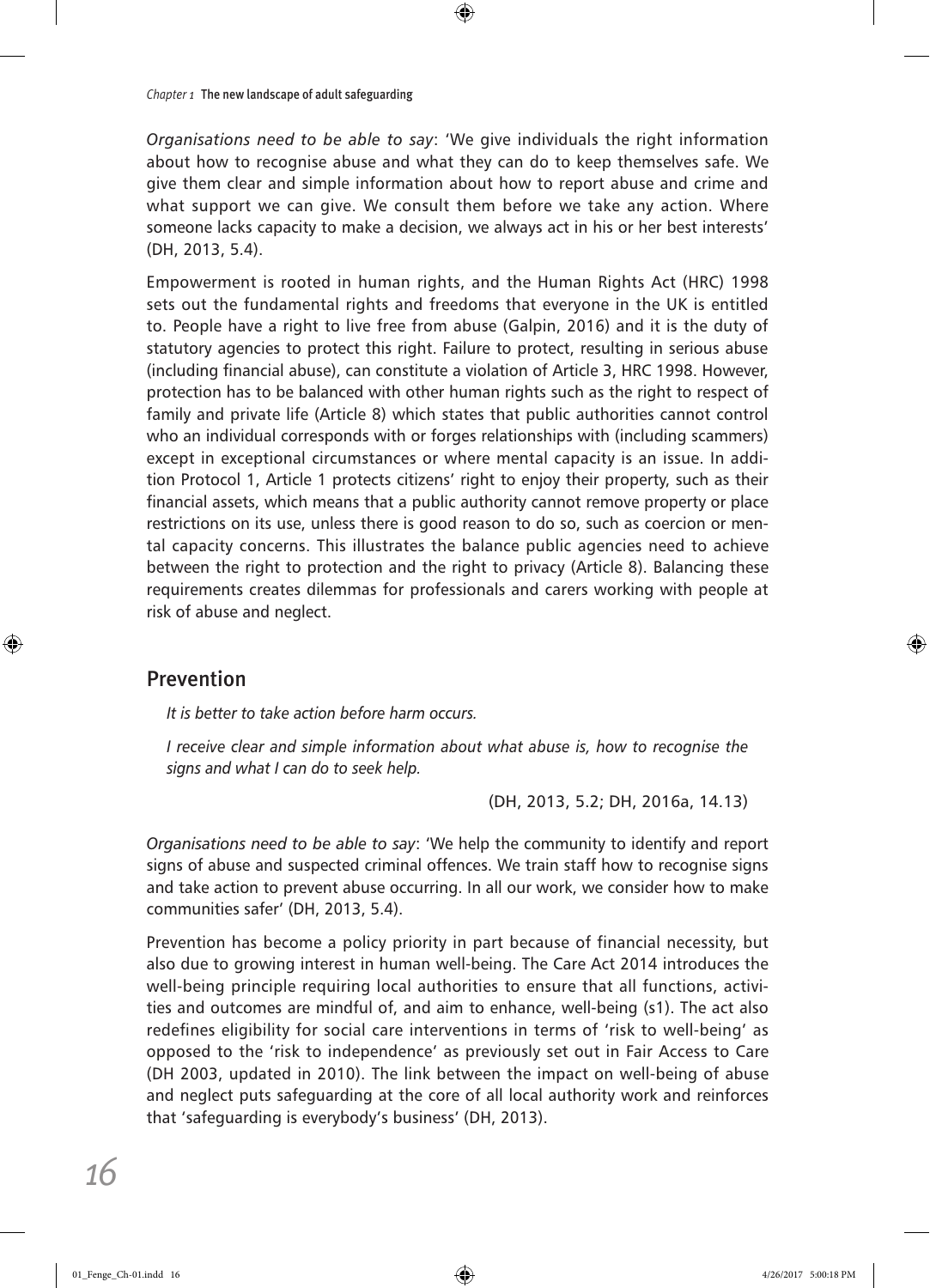#### Proportionality

*Individuals need to be able to say*: 'I am sure that the professionals will work in my interest, as I see them and they will only get involved as much as needed' (DH, 2013, 5.2; DH, 2016a, 14.13).

 $\bigcirc$ 

*Organisations need to be able to say*: 'We discuss with the individual and where appropriate, with partner agencies what to do where there is risk of significant harm before we take a decision' (DH, 2013, 5.4).

Risk is an element of many situations and should be part of any wider assessment.

Proportionality is relevant to all Care Act assessment activities (DH, 2016a, 6.3) and concerns balancing the risk in the least intrusive way in order to achieve an objective (Brammer, 2014).

#### Protection

⊕

*Individuals need to be able to say*: 'I get help and support to report abuse and neglect. I get help so that I am able to take part in the safeguarding process to the extent to which I want' (DH, 2013, 5.2; DH, 2016a, 14.13).

*Organisations need to be able to say*: 'We have effective ways of assessing and managing risk. Our local complaints and reporting arrangements for abuse and suspected criminal offences work well. Local people understand how we work and how to contact us. We take responsibility for putting them in touch with the right person' (DH, 2013, 5.4).

The need to protect has to be balanced with the promotion of autonomy and assessment capacity is crucial to negotiating risk and protection. This is discussed further in Chapter 6.

#### Partnership

*People need to be able to say*: 'I know that staff treat any personal and sensitive information in confidence, only sharing what is helpful and necessary. I am confident that professionals will work together and with me to get the best result for me' (DH, 2013, 5.2; DH, 2016a, 14.13).

*Organisations need to be able to say*: 'We are good at sharing information locally. We have multi-agency partnership arrangements in place and staff understand how to use these. We foster a "one" team approach that places the welfare of individuals before the "needs" of the system' (DH, 2013, 5.4).

The Care Act 2014 maintains the local authority as the lead partner in adult safeguarding (apart from cases led by police), but strengthens the obligation of partnership work (DH, 2016a, 14.62–14.67). SCIE (2015) emphasises the importance of partnership approaches to adult safeguarding.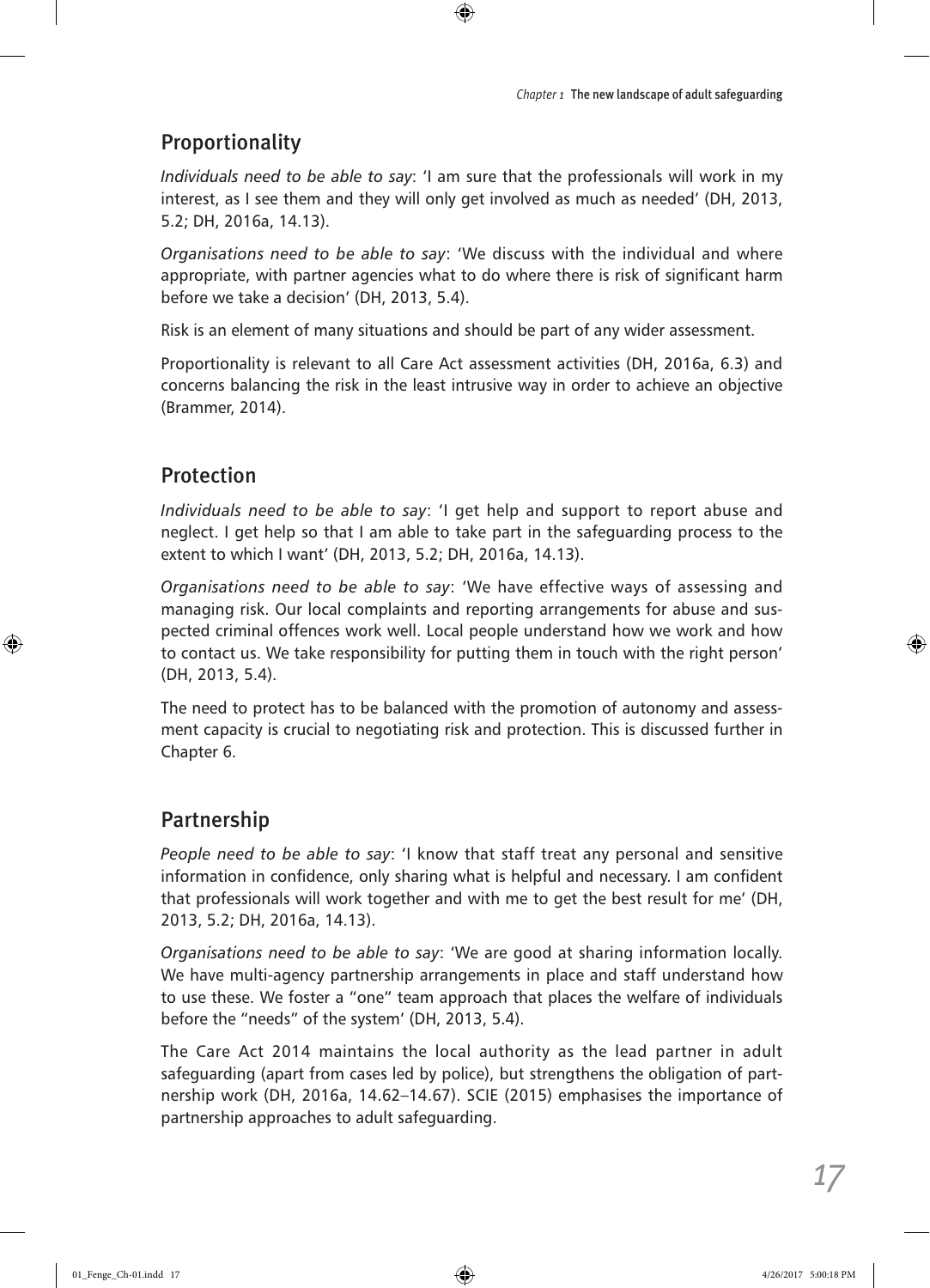#### Accountability

*People need to be able to say*: 'I understand the role of everyone involved in my life and so do they' (DH, 2013, 5.2; DH, 2016a, 14.13).

 $\bigoplus$ 

*Organisations need to be able to say*: 'The roles of all agencies are clear, together with the lines of accountability. Staff understand what is expected of them and others. Agencies recognise their responsibilities to each other, act upon them and accept collective responsibility for safeguarding arrangements' (DH, 2013, 5.4).

Accountability can be linked to the promotion of human rights within social policy, and aids the protection of people from the misuse of power, abuse or neglect by public authorities. Other services are accountable to bodies such as the Care Quality Commission, a non-departmental public body of the Department of Health, which is responsible for the registration and inspection of health and social care providers. Professionals are personally accountable for their work and conduct, linked to codes of conduct, terms of employment and the registration of some health and social care professionals, and complaints procedures reinforce accountability.

## Roles and responsibilities of Safeguarding Adults Boards (SAB)

Partnership and integrated working is at the heart of current social policy. Strategic direction and oversight is required to develop effective organisational partnerships and create a shared agenda to protect adults at risk of abuse or neglect. Serious case reviews have frequently highlighted the absence of inter-agency communication and collaboration (Brammer, 2014). This is the core task for SABs, which have been made a statutory requirement by the Care Act 2014. Each board must assure itself that the local safeguarding policy and practice of all partners acts to help protect adults in the area who meet section 42 criteria (Galpin, 2016).

This assurance is dependent on local safeguarding arrangements and practice:

- meeting the requirements of the Care Act 2014 and statutory guidance;
- being person-centred and outcome-focused;
- working collaboratively to prevent abuse and neglect where possible;
- ensuring agencies and individuals give timely and proportionate responses when abuse or neglect have occurred;
- continuously improving and enhancing the quality of life of adults in its area.

(SCIE, 2016)

The SAB provides strategic oversight for the locality, working with a wide breadth of services and organisations to prevent abuse and neglect, including NHS, education, police, trading standards and the independent care sector. SABs are required to create

⊕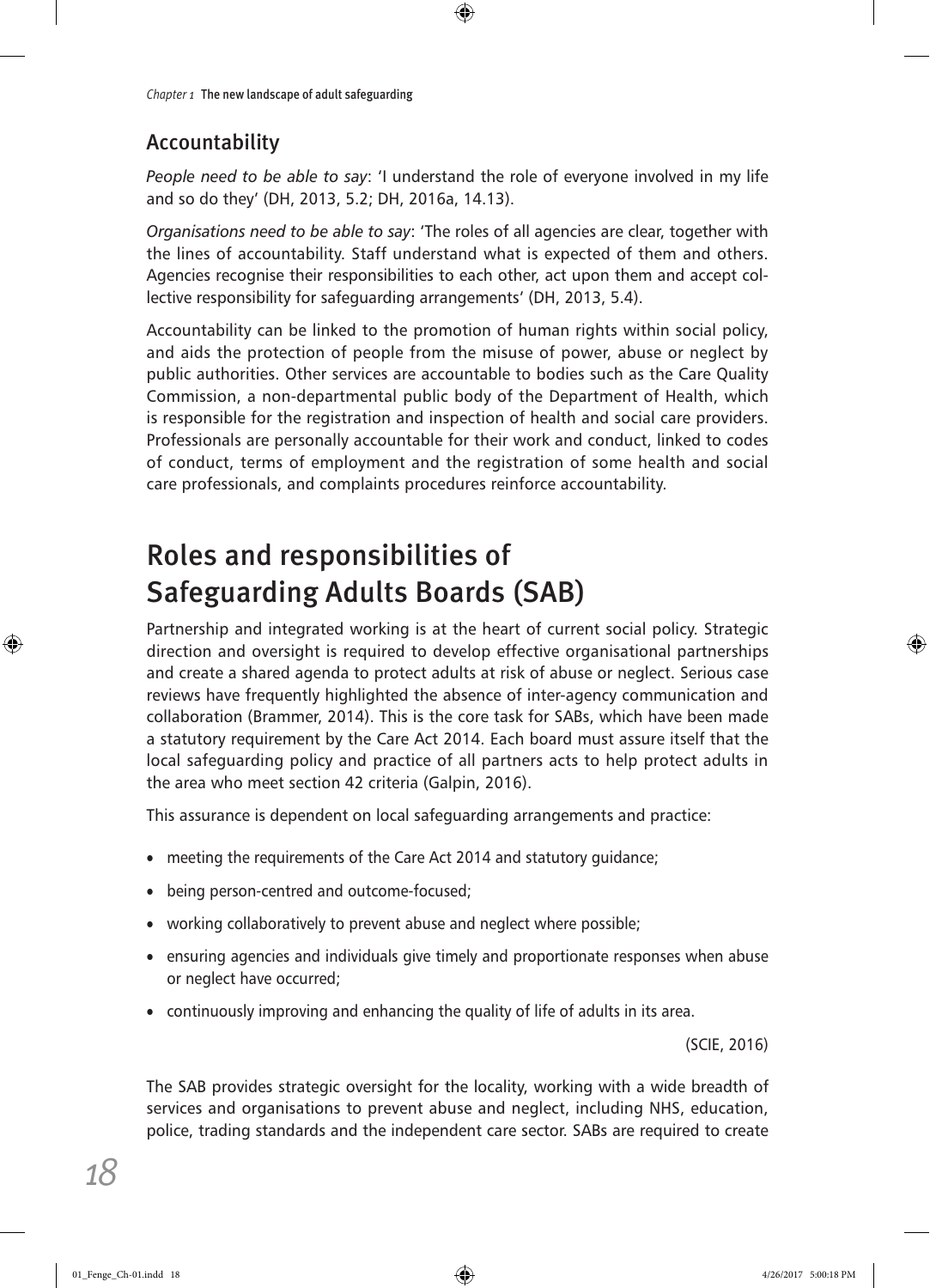an open culture around safeguarding, where partners can challenge each other, when appropriate, and advice and guidance can be sought (SCIE, 2016, p8).

 $\bigoplus$ 

The SAB has three core duties:

- To develop and publish a strategic plan, setting out how they will meet their objectives and how their member and partner agencies will contribute.
- To publish an annual report detailing how effective their work has been.
- To commission safeguarding adults reviews (SARs) for any cases which meet the criteria for these.

(SCIE, 2016)

#### *CASE STUDY 1.1*

*Telford and Wrekin Safeguarding Adults Board (SAB) was established in 2015 directly as a result of the Care Act. Telford partners recognised that the Act provided the basis for a more locally based approach to safeguarding adults than had been possible with a joint board with Shropshire.*

*At first, we focused on making the new Board compliant with the Care Act through defining new governance arrangements and structures and adopting the established West Midlands regional safeguarding procedures. The development of an effective partnership was made easier by my having chaired the Safeguarding Children Board since 2012, with many Children's Board members agreeing to serve on the new Board. From the start, we explored how both Boards could work better together and have recently supported the creation of an 'all family' MASH and are now making Children's Domestic Abuse a priority sub-group of both Boards. We are also planning a cross-board communications campaign around the theme of discouraging people from being bystanders when they observe abuse and neglect in the community.*

*In working together, it became clear that there was some confusion regarding the strategic responsibilities of other partnership Boards, the Health and Wellbeing Board, the Community Safety Partnership and the Early Help Partnership, particularly with respect to emerging issues such as female genital mutilation, modern slavery and forced marriage. We therefore encouraged a debate across the partnership on how we could work better together. This has resulted in the creation of an integrated Partnership Management function within the local authority which supports all five Boards and facilitates a coordinated response to strategy development, priority setting and the allocation of responsibilities.*

*Making Safeguarding Personal (MSP) has been a major challenge. While some progress*  has been made in re-engineering processes in adult social care so that MSP is an integral *part of service delivery, this approach is not yet fully embedded across the partnership. We are therefore developing a capability framework to clearly set our expectations for staff* 

*(Continued)*

⊕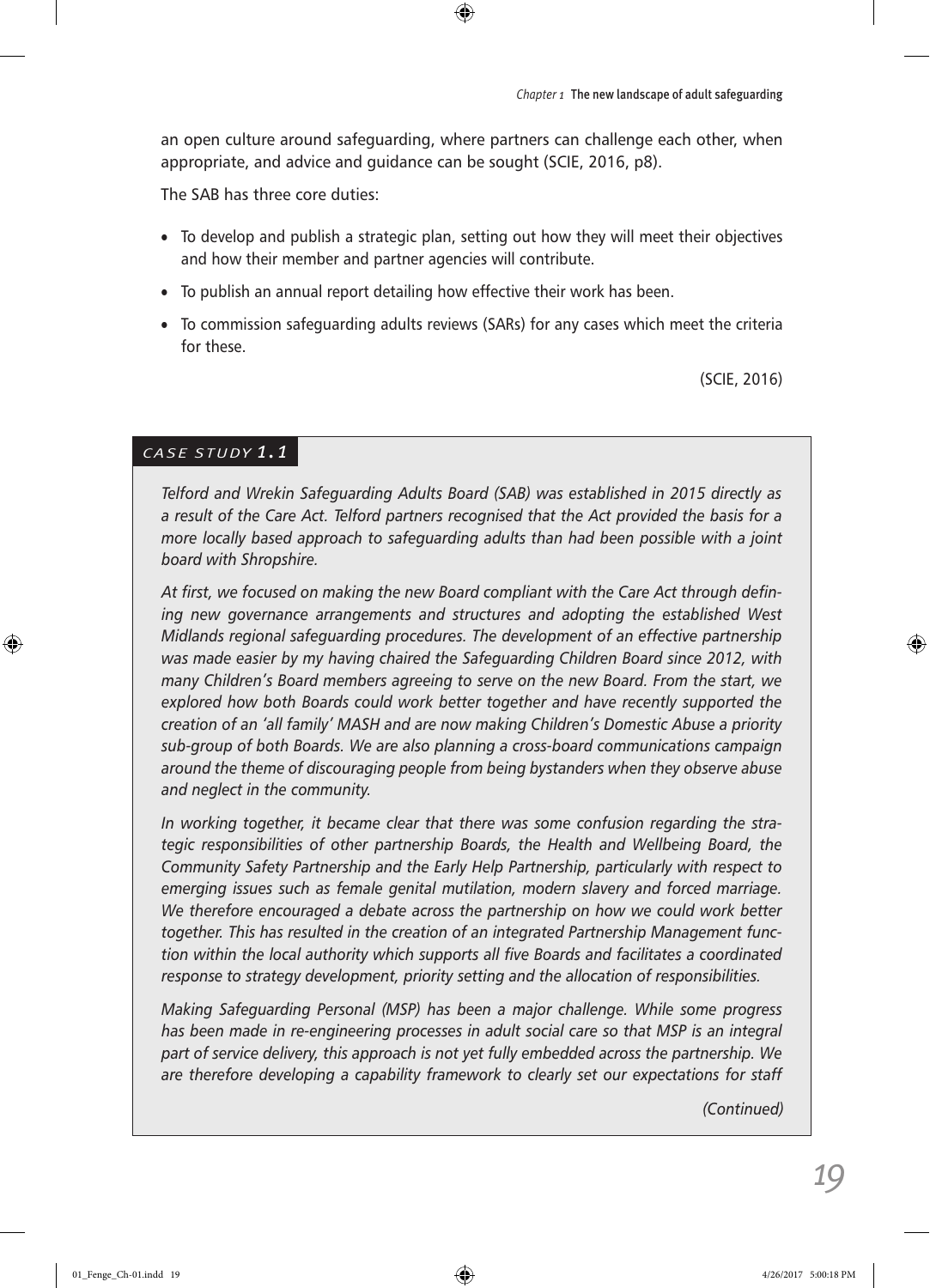#### *CASE STUDY 1.1 (CONT.)*

*competency, particularly in relation to MSP. This framework will be implemented across partners' agencies represented on the Board via a multi-agency learning and development plan, which will support delivery of the framework and ensure staff are competent and capable. The approach to delivering the framework will focus less on formal guidance and training, but more on action learning sets which involve themed events for partners and relevant staff focusing on key issues/areas for development highlighted as part of implementation of the framework.*

 $\textcolor{blue}{\bigcirc}$ 

*We have also experienced difficulties in improving engagement with the local community and have had a number of false starts, fruitless debates, duplication of existing initiatives and unsuccessful public events, where we have struggled to put over a simple message to audiences with little interest in the subject matter.*

*We do however feel we may have found the solution in piloting the concept of 'Conversation Cafés' at local care homes, where we have established a network of individuals who are willing to regularly engage with the Board on specific questions in relation to the work of the Board, its plans and priorities through an informal drop-in session. We are now developing a generic leaflet introducing the Board and its Conversation Café approach for Board members to hand out to groups and individuals who they feel may want to contribute now or in the future.*

*At our last Board it was agreed that having established a compliant Board we should become more ambitious in how we try to improve the safety and security of adults in our community. All Board members have submitted ideas for a Board Development day and one suggestion, resulting from the Chair's attendance at a CEnTSA conference on Financial Abuse, is that this issue should form the basis for the Board's first priority sub-group.*

> *Andrew Mason, Independent Chair Telford and Wrekin Safeguarding Adults Board*

The case study illustrates how collaboration is key to the work of SABs, as set out in the co-operation duties of the Care Act 2014 to:

- increase knowledge about prevalence and types of abuse and neglect, and when referral for enquiry is necessary through analysis of local data;
- develop preventative approaches;
- ensure safeguarding practice is person-centred and outcome-focused;
- ensure agencies and individuals are accountable and give timely and proportionate responses when abuse or neglect have occurred;
- ensure safeguarding practice is continuously improving and enhancing the quality of life of adults in its area;

*20*

⊕